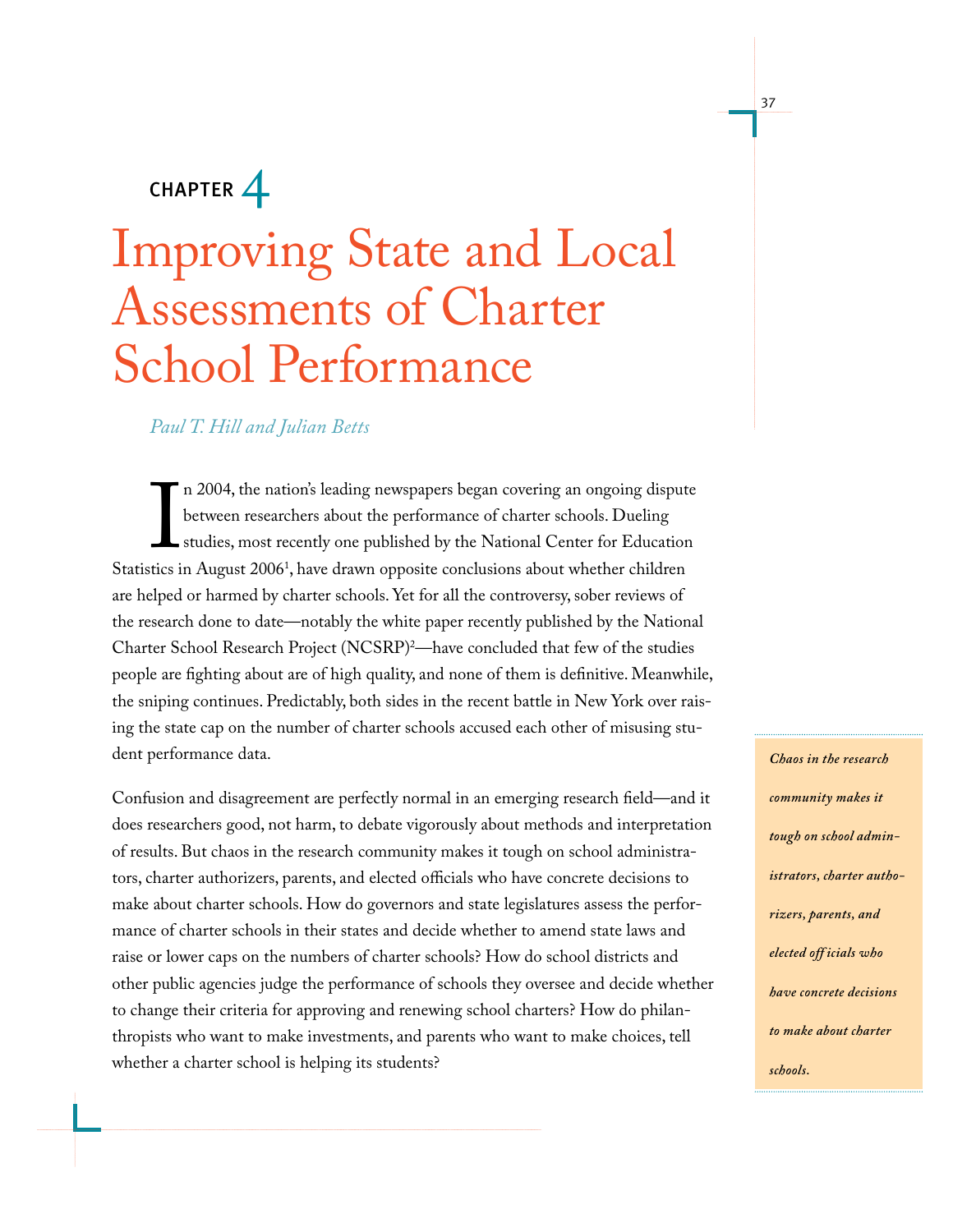Adlai Stevenson once complained, half in jest, that a "reporter is someone who separates the wheat from the chaff—and then publishes the chaff." Much the same sentiment, in fact, sometimes gets voiced about journalists by charter school scholars and, in turn, about charter school scholars by principals, teachers, parents, and others on the front lines of the charter school wars. For all of the undeniable importance of the national debate about charter school effectiveness, this academic quarrel often seems to those toiling in the trenches to revolve around abstruse methodological issues and be driven by ideological agendas. Yet no matter how this national debate is ultimately resolved, parents and local officials will be opening, closing, and evaluating local charter schools for the foreseeable future. Charter schools are simply too popular and numerous at this point to drop off the screen of the local education agenda.

Unlike academic scholars who often try to generalize about charter schools from national data, school officials, parents, and others active at the local level are concerned about a particular school or set of schools. Charter schools usually spring up to meet a perceived need at the local level—a neighborhood school may be faltering, or a special population of students seems to be underserved in district schools. If a charter school is unavailable in these instances, then school administrators and parents may be forced to rely on a neighborhood school that appears in some way deficient. Public school officials and local charter activists thus do not have the luxury of debating the national data on charter school performance. But as this chapter will show, it might be easier for states, local districts, and authorizers to make judgments about *their* charter schools than for researchers to draw nationally applicable conclusions about charter schools in general.

To be sure, evaluating charter schools is not easy. State and community officials have to ask the right questions and make sure they avoid methods likely to give the wrong answers. They also need to make sure there are good data—test scores, other school outcomes, and student and school characteristics—on which to compare students in charter and regular public schools. But state and local officials need not respond to the national debate and disagreements among researchers by throwing up their hands and concluding that there are few lessons that they can successfully apply at the state and district level.

This chapter provides a guide for states, authorizers, local districts, and others, illustrating how they can successfully assess charter schools at the state and local level. We first provide a brief distillation of the strengths and weaknesses of charter school evaluations

*Unlike academic scholars who often try to generalize about charter schools from national data, school off icials, parents, and others active at the local level are concerned about a particular school or set of schools.* 

38HOPES, FEARS, & REALITY 2006 hopes, Fears, & Reality 2006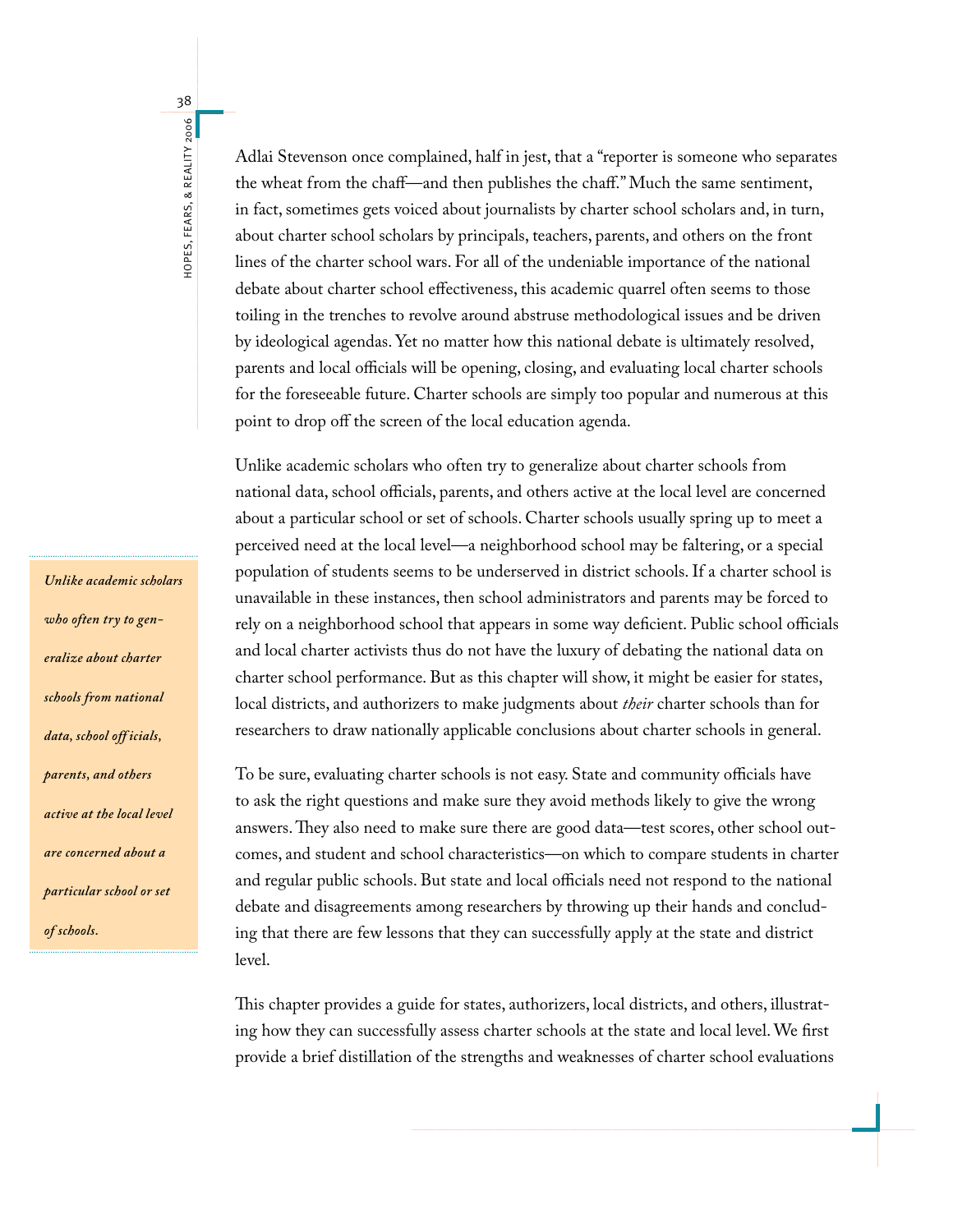in general, and then explore how assessments can best be put to use by states, local districts, and authorizers in evaluating their own schools.

### Why Research on Charter School Achievement Is Difficult to Get Right

Are students in charter schools learning more or less than they would have learned in conventional public schools? This is a reasonable question, but it is not easy to answer: it is impossible to observe the same students simultaneously in both charter schools and the schools they would have attended had charter schools not been available. Thus, to judge charter school performance it is necessary to estimate something that never really occurred—how well individual students would have done had they attended a school different from the one they did attend. Another complication is that student achievement is affected by many non-school factors, such as the influence of parents and peers.

NCSRP's white paper on studying charter schools and achievement considers the strengths and weaknesses of different methods for estimating how much students learn because they are in charter schools. The paper rates alternative methods on how well they eliminate extraneous factors (for example, differences in students' race, income, neighborhood, family, and personal characteristics) so that any difference in performance can be clearly attributed to students' attendance at charter schools. Social scientists call this criterion *internal validity*.

The white paper also discusses *external validity*, the degree to which the results of a study can be generalized to other charter schools. Studies that focus on unusual charter schools (for example, those in only one locality, or only those that have waiting lists in a state where few charter schools have waiting lists) are likely to have low external validity.

It is easier to achieve internal validity if a great deal of information is available about the schools and students studied and if one can be sure there are no hidden factors like students' prior experience or motivation that could amplify or work against the effects of students' charter school experience.

There are three basic approaches to estimating a charter school's benefits to students:

Comparing the scores of students attending charter schools with those of students • who applied to the same schools but did not get in because all the seats were taken

*To judge charter school performance it is necessary to estimate something that never really occurred—how well individual students would have done had they attended a different school.*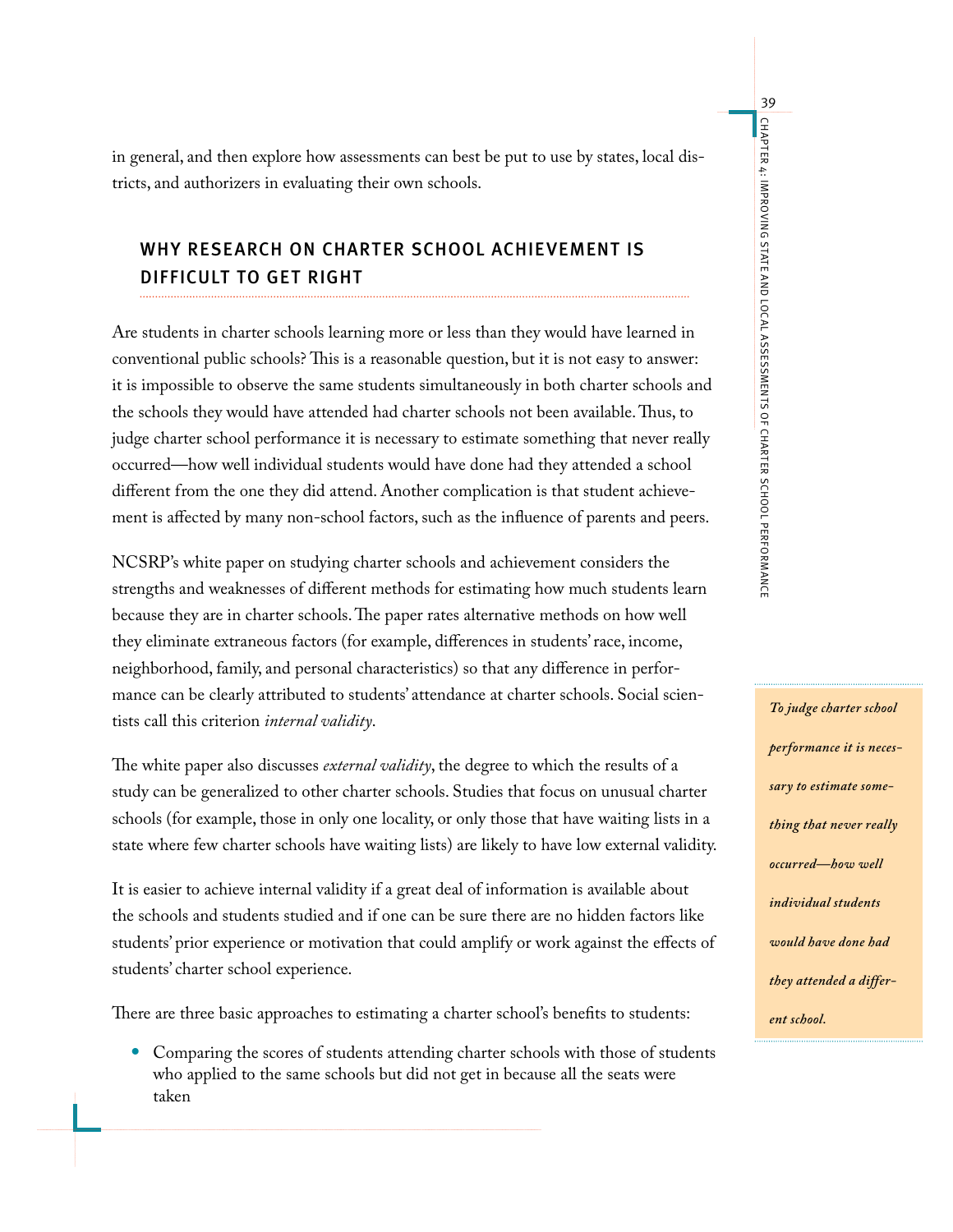- 40HOPES, FEARS, & REALITY 2006 hopes, Fears, & Reality 2006
- Comparing individual students' test scores before and after entering charter schools, in order to judge whether students' learning rates were higher or lower in charter than in non-charter schools<sup>3</sup> •
- Comparing scores for students in charter versus non-charter schools, matched on the basis of students' income, race, and other educationally relevant factors (for example, home language, immigrant status, handicapping conditions) •

In theory, the first method, comparing scores of charter school students with others who applied to the same schools but lost in a lottery, can provide the greatest internal validity, because it compares students who are randomly chosen from the same pool and are alike in their desire to enroll in a charter school; they are distinguished only by the luck of the draw.

The second method can also provide good internal validity because it uses individual students as their own controls; scores are compared before and after a student transfers between a public school and a charter school.

By contrast, the third assessment method is tricky because it involves comparing different students. It can produce valid or invalid results—depending on how well researchers match up students in charter and regular public schools. Comparisons of groups with big differences in income, race, parents' education, and ESL status are obviously invalid. But valid comparisons can be difficult even if the researcher controls for demographic factors. For example, if the students in a charter school have unusually committed parents or unusually high prior achievement levels, demographic matching will ignore key factors and almost certainly make the charter school look good for reasons other than the effectiveness of its program. The same point can be made in the opposite direction. A charter school may have a disproportionate number of children who left regular public schools because they were doing much worse than others of their same economic or racial group.

Whether one method or another can be used in a particular case depends on local conditions and the availability of data. The first method can only be used in a locality where charter schools have lotteries with waiting lists. The second method can only be used in localities where annual test scores are kept for all students, including those who transfer between charter and district-run public schools.

This broad summary of methodology provides a macro sense of the pluses and minuses of different research strategies. But at the micro level, assessments are greatly strength-

*Whether one method or another can be used in a particular case depends on local conditions and the availability of data.*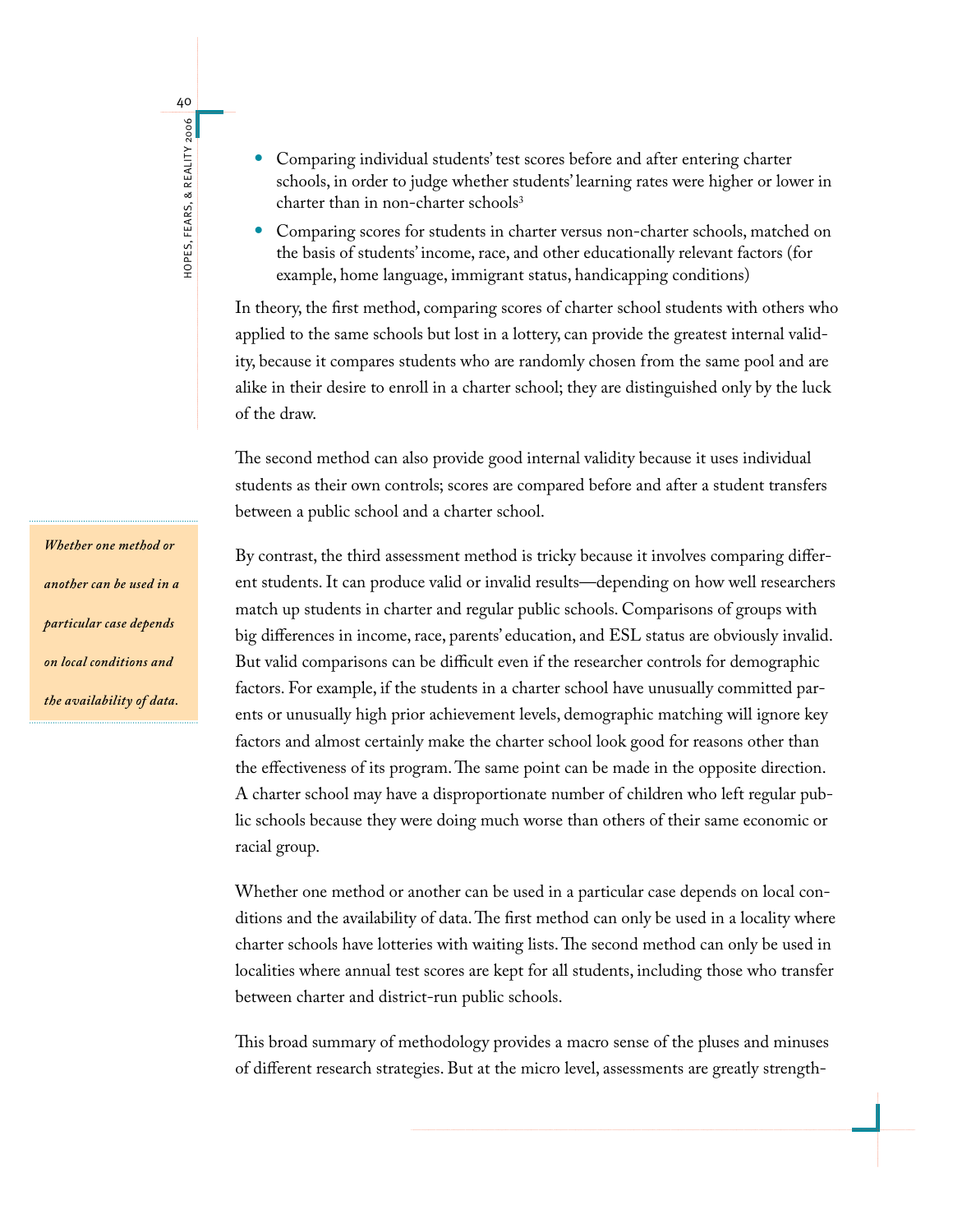ened by the collection of certain types of data. Other telltale factors that affect the internal validity of a study include:

- *Does the study include test scores for multiple years or just one year?* A one-year snapshot can give a misleading result if, for example, students in one kind of school (charter or regular public) had higher average scores before the year in which the snapshot was taken. Though more studies use one-year snapshots than any other method, they cannot lead to definitive results unless the groups to be compared were randomly selected or the data available on individual students allows extremely good controls for their academic histories. Very few snapshot studies can meet these conditions.
- *Does the study include detailed information about the students in charter schools?* Incomplete data on student attributes—which can make it difficult to know whether students in two schools are alike or different—can wreck efforts to compare performance of students from different schools.4
- *Have students in charter schools—and students to whom they are compared—been tested in the same way?* When charter school students take one test and the district-run school students to whom they are compared take another, gaps in outcomes can be due to differences in the tests rather than to school quality.

Even if a study has high internal validity, it can focus on such a special group of charter schools that its results do not apply to charter schools in general (that is, it is low in external validity). Results can be unrepresentative if the schools studied are extremely high or low on attributes correlated with effectiveness, for example, school age (new charter schools struggle much more than older ones), financial solvency, and staff stability. Even studies using extremely good methods can have low external validity if they focus on an unrepresentative group of students (for example, students who took part in admissions lotteries in a locality where few charter schools have enough applications to make lotteries necessary, or students on whom many years of test scores are available in a locality where such records are available only for very few students).

In the field, the use of superior methodology and high-quality data in assessments matters a great deal. Two Texas studies, one using only a snapshot (the percent of students in a school who passed a state test in 2002)<sup>5</sup> and the other tracking students' gains over several years,6 drew very different conclusions about the state's charter schools. The first study concluded that very few charter schools performed as well as regular public schools. The second study, which was able to take account of students' test scores before entering charter schools, showed that many more students were benefiting from charters than the earlier study had suggested. The latter study was far from a whitewash: It found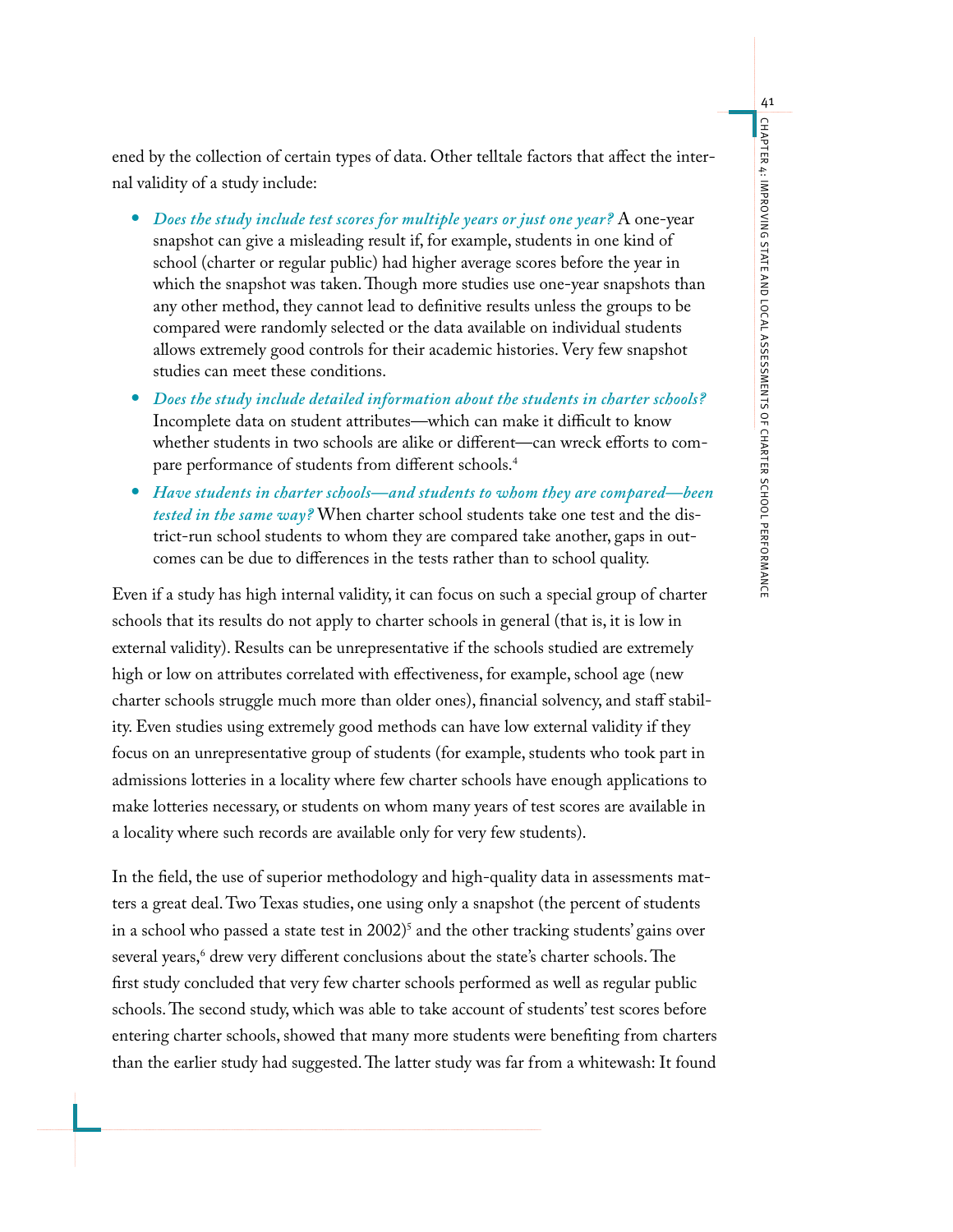*In the absence of a study, nobody can say with any conf idence how schools are doing. But with a bad study, people may boldly draw the wrong conclusions.*

42

hopes, Fears, & Reality 2006

HOPES, FEARS, & REALITY 2006

a multitude of problems that needed to be addressed in Texas charter schools, concluded that students in their first year in a charter school display significant declines in test scores, and found that first-year charters were relatively low performing vis-à-vis more mature charters. But this study also showed that low-performing students may be particularly well served by moving to charter schools. The study that focused on students' gains, but not the snapshot analysis, produced results that reflected the real contributions of charter schools, while directing policymakers' attention to problems that needed to be solved.

Of course, no single research method is perfect, and it is seldom possible to get ideal test scores or complete information about schools and students. Any rigorous study, for example, would try to control for the proportions of low-income students in charter versus regular public schools, but many charter schools do not participate in the free/reduced-price lunch program, a common proxy for low-income status. As a result, counts of students in the lunch program may provide rough estimates of student poverty in regular public schools but seriously underestimate the number of low-income families in charter schools. Studies that can measure low-income status only via free/reduced price lunch counts cannot validly compare the effectiveness of charter and district-run schools.

Every study includes some compromises, and researchers and readers must be clear about how those compromises limit the applicability of findings in charter schools.

#### Lessons for State and Local Leaders

In charter school research, as in most other fields, diligence and care pay off and slapdash efforts get bad results. In fact, a study that has sketchy information about charter schools and their students and compares, for example, schools based on a one-year snapshot of test scores, is often worse than no study at all. In the absence of a study, nobody can say with any confidence how schools are doing. But with a bad study, people may boldly draw the wrong conclusions.

States, local districts, and authorizers have typically sought to assess charter schools and other educational innovations in the absence of the data required for sound analysis. The results, as is the case in many existing studies in particular states and localities, are inevitably mostly disappointing. Either the studies are unable to reach any definitive conclu-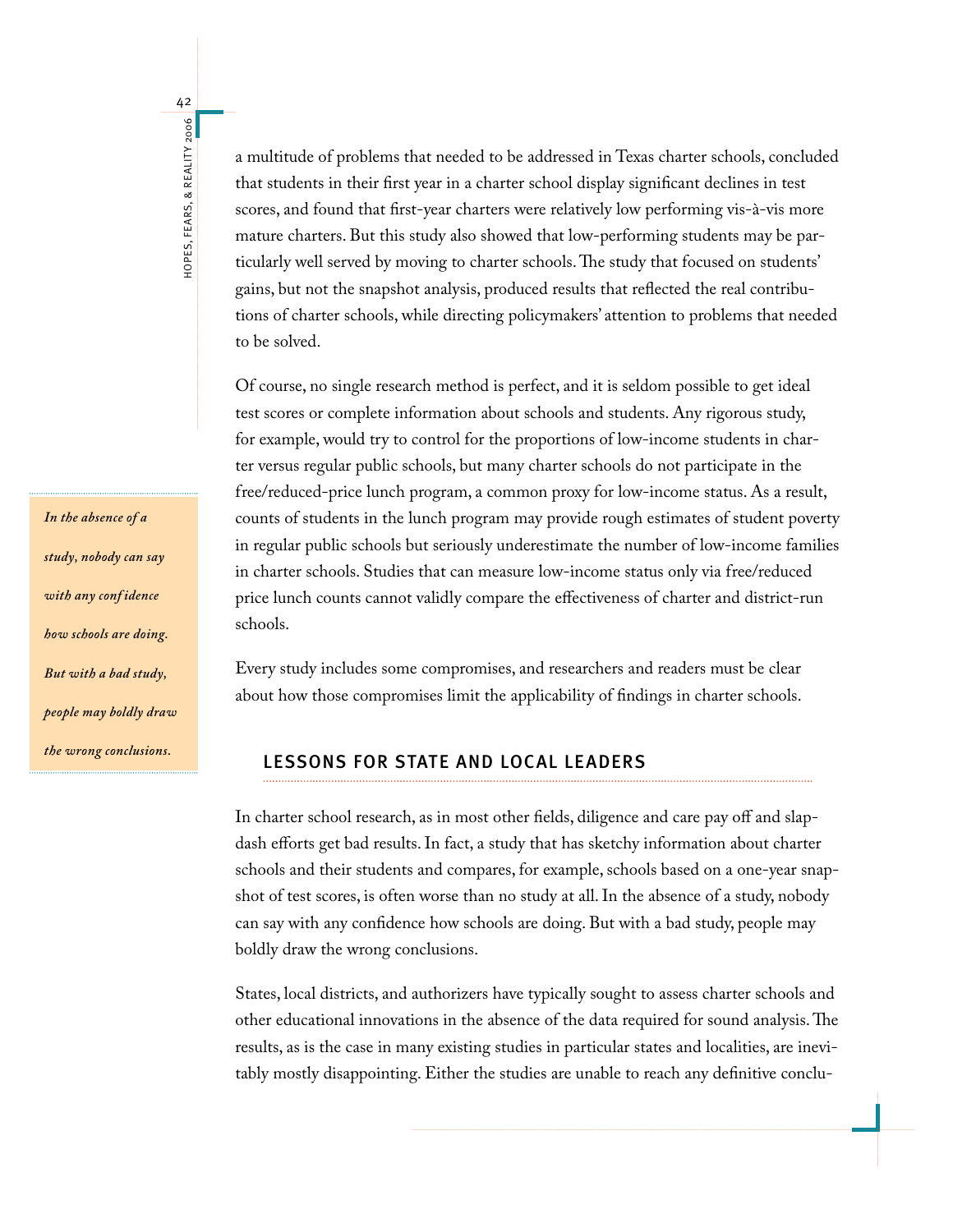sions, or efforts to drag results out of inadequate data create controversies that cannot be resolved with existing evidence.

Yet states, local districts, and authorizers have big advantages over researchers seeking to study charter schools nationwide. And some excellent studies done in Texas, California, Florida, and North Carolina show what is possible.7

States that want to draw valid conclusions about charter schools, and identify the characteristics of charter schools associated with high performance, have a number of options. While not an exhaustive list, here are four useful benchmarks for state and local assessments:

- Make sure that children in all public schools, including charters, take at least some of the same tests.
- Keep multi-year records on all students, including those in charter schools, that link student characteristics, school assignments, and test-score results.
- Make it possible for researchers—with appropriate privacy safeguards—to com-• bine student, school, and, if available, teacher records.
- Require that charter schools keep records on their admissions lotteries, and share these with the agencies that granted them the charter, as well as with the state department of education. This step could vastly increase the quantity of highquality research.

Below we briefly explore how states and districts might implement these four benchmarks and flag some practical problems that may arise during implementation.

Common tests. In some states, the most important change that state and district officials could make would be to require charter schools and district-run schools to administer the same achievement tests to children at a particular grade level, to do so every year, and to include the results for every student in state and local databases. While the *No Child Left Behind* (NCLB) Act will require improvements in data-keeping, no states maintain as good information about charter schools and their students as they do about district-run schools and students. Keeping the same data on all students every year no matter where they go to school would enable states, districts, and authorizers to avoid one-year snapshot studies and instead analyze multi-year trends in student scores.

Charter school resistance to testing could be reduced if states provided test forms and reports free of charge to charter schools, as they do for district-run public schools.

*States that want to draw valid conclusions about charter schools, and identify the characteristics of charter schools associated with high performance, have a number of options.*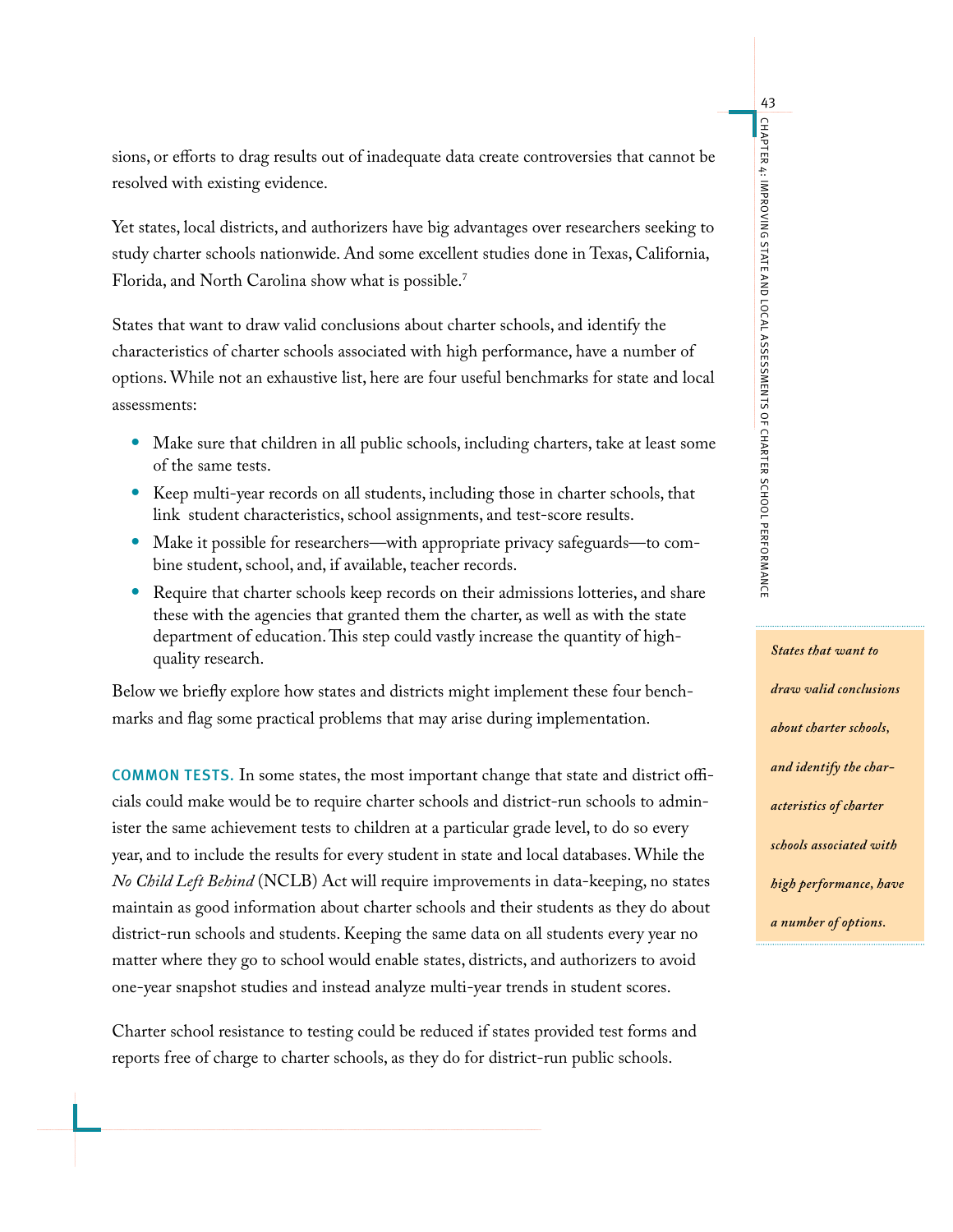44HOPES, FEARS, & REALITY 2006 hopes, Fears, & Reality 2006

*The vast majority of states need to upgrade the links among student, school, and teacher databases, so that assessments can control for central aspects of school organization and climate.* 

Student-teacher records and school descriptions. The vast majority of states need to upgrade the links among student, school, and teacher databases, so that assessments can control for central aspects of school organization and climate. These critical aspects include the age of the school, grade levels served, staff stability, funding per pupil relative to surrounding public schools, ethnic and income composition of the student body, proportion of students considered handicapped, and instructional methods used. These variables are not needed to test whether charters are outperforming or underperforming. However, they are extremely useful for gauging the external validity of each study, that is, the applicability of the results to charters in other locales, and also for studying why some charters may outperform other charters. Fortunately, bolstering data collection in these ways has benefits apart from improving the assessment of charter schools. Doing so can also greatly enhance states' and districts' ability to monitor and intervene in the performance of district-run public schools.

Virtually all state databases have holes—incomplete student records, weak information on student characteristics, or weak links to school and teacher characteristics. Some states collect student-level achievement data but do not link them over time, making it impossible to measure gains in achievement for individual students. Data on all these factors exist someplace, but many times they are kept on incompatible computer systems or even on paper in filing cabinets. These databases can be combined, but at some cost. Florida has made the investment itself, but North Carolina and Texas have allowed researchers to do the work of assembling and analyzing the data. These states have also worked hard on solving the problems of protecting individuals' privacy by stripping names and other identifiers from files, and by allowing researchers to use data only in secure facilities.

NCSRP has conducted a national survey of states with charter school laws, to assess the quality of their school data and learn about plans to improve it. Results include:

Nearly half of all states with charter schools report that incomplete or inaccurate reporting of data is a problem. Charter schools are (slightly) more likely than school districts to provide incomplete data and submit their reports late.

Few states collect all the data that would be required for a rigorous assessment of charter school performance. Though a majority of states surveyed assign unique numerical identifiers for all students and keep information about charter school enrollment, student race, and test scores, only a handful of states keep detailed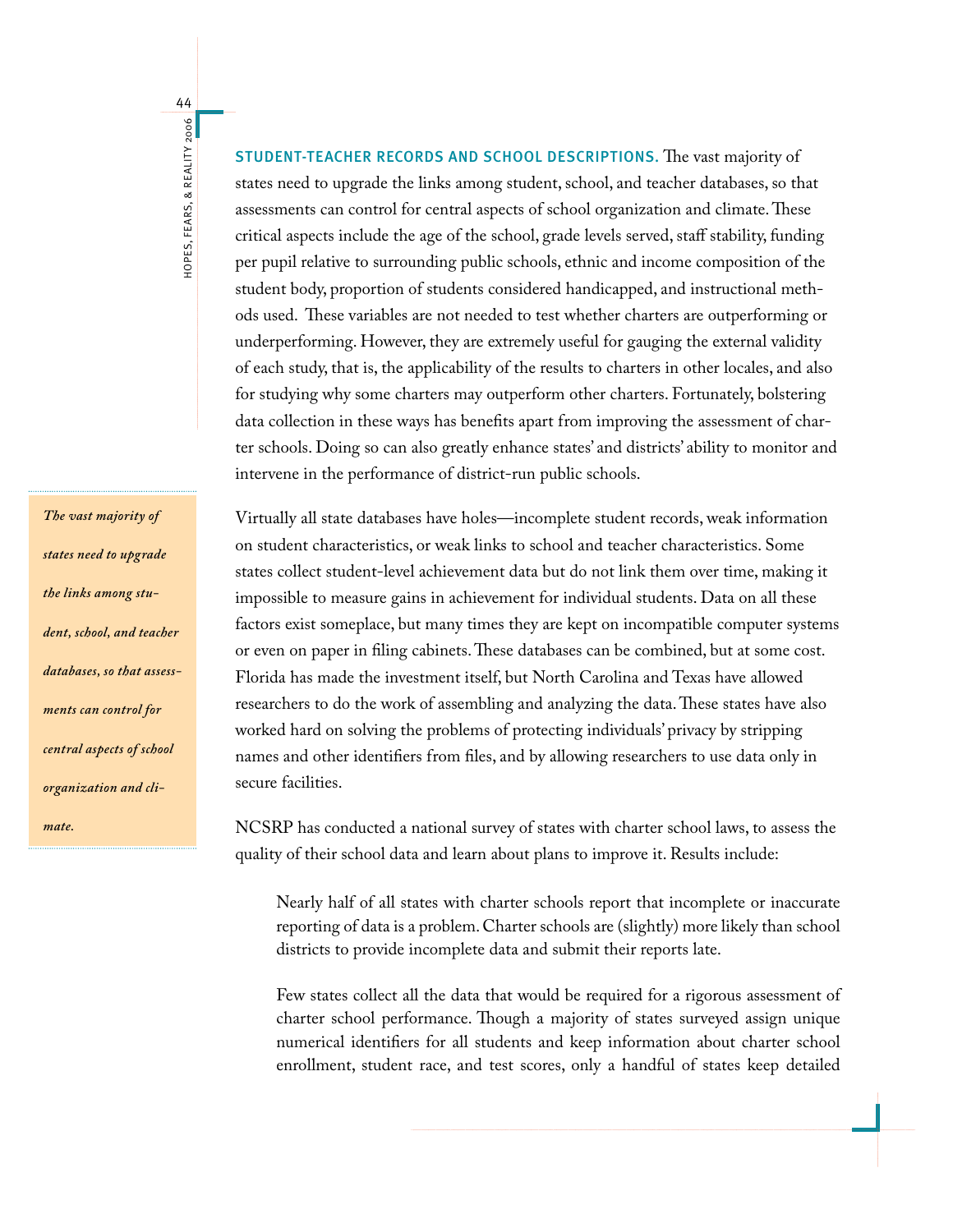student information on courses taken, credits gained, grades, absences, family composition, and disciplinary actions.

State education agencies that are responsible for authorizing and overseeing charter schools keep much richer and more accurate information than do agencies in states where only local entities (school districts, colleges, and nonprofits) authorize charter schools. It seems like a feasible and sensible step for departments of education in those states that give local entities responsibility for issuing charters to ask those entities to contribute the information they gather to a state-level database on charter schools.

Under pressure from NCLB, many states are upgrading the data they keep on regular public schools and charters. But most states keep far less information than is needed to support valid assessment of individual schools.

At the same time that states are working to put themselves in a better position to judge charter school performance, they can exploit the data kept by big city districts. Many metropolitan districts (for example, New York, Chicago, Dade County, San Diego) have more complete data on their own students, including those in charter schools. It would be possible to draw sound and perhaps representative judgments about charter schools, based on records kept by major urban districts, which in many states are home to the majority of charter schools. District-level work is especially important in the majority of states that lack statewide student data systems.

Again, local studies are much easier to do well than national ones. Any one charter authorizer usually only oversees a relatively small number of charter schools (70 percent of all authorizers oversee between one to three schools), and the school district with the largest number of charter schools, Los Angeles, still oversees just 114 charters. This modest scale should enable authorizers to develop detailed information about charter school students, teachers, and operations. In some cases this information might have to be gathered through relatively low-cost surveys or case studies—which could also provide alternative outcome measures like student attendance, coursework completed, high school graduation, and college applications and attendance.

LOTTERY RECORDS. States could also enhance the use of admission lotteries. The lotteries form the basis for the most valid charter school assessment method, enabling researchers to compare the scores of students attending charter schools with those of students who applied to the same schools but did not get in because all the seats were

*At the same time that states are working to put themselves in a better position to judge charter school performance, they can exploit the data kept by big city districts.*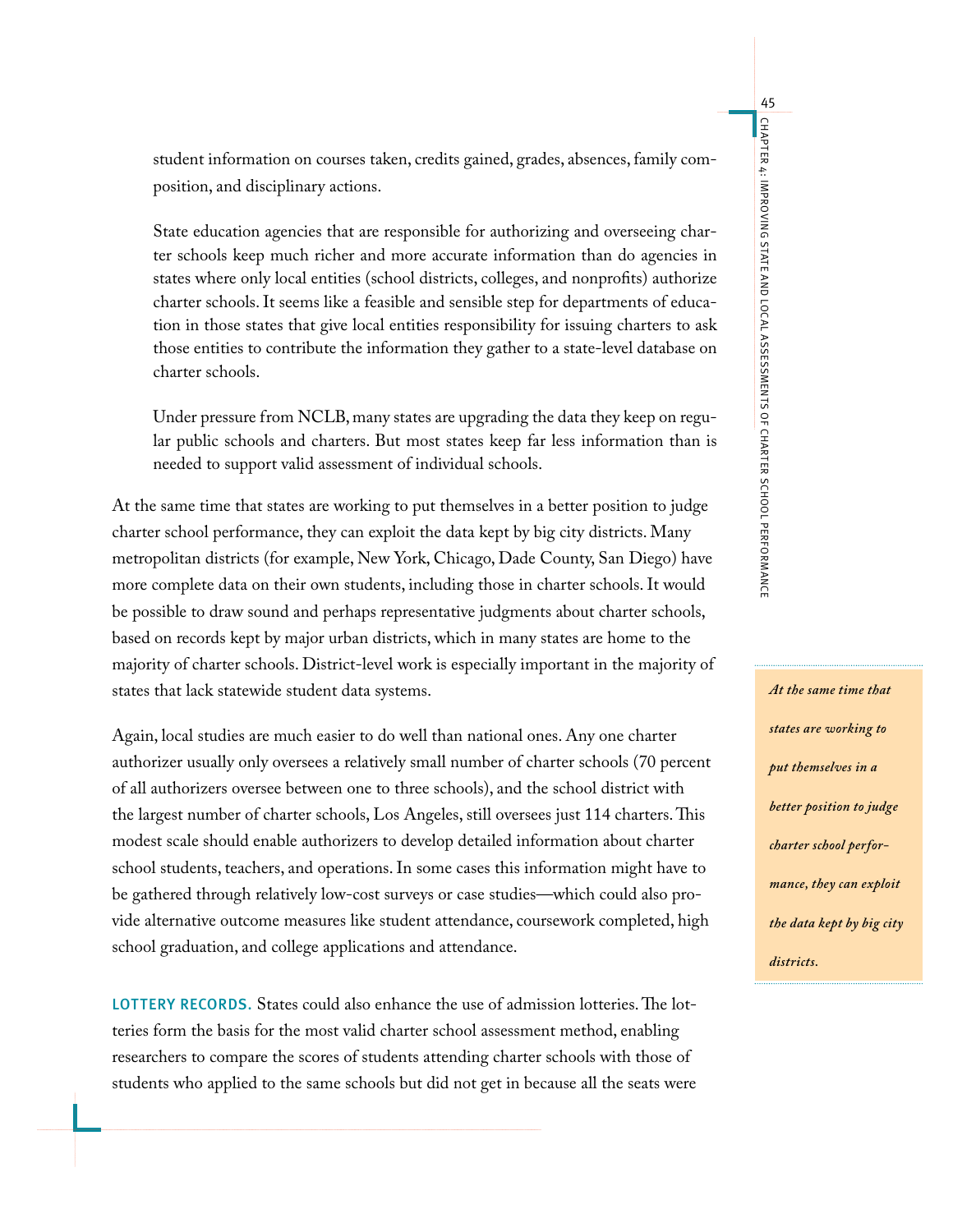HOPES, FEARS, & REALITY 2006 hopes, Fears, & Reality 2006

46

taken. Lottery records could be improved by requiring districts or other public agencies to supervise all admissions lotteries and compile, by school, an annual list of lottery participants for each grade, along with information on which students won and lost the lotteries, and which students actually enrolled. Then it would be possible to know for sure how many schools are truly over-enrolled and to do valid lottery-style studies of them.

National and local philanthropies can also encourage good state and local studies by supporting only those research studies that: include multiple years' test results on all students; gain access to good demographic data on students—which allows simultaneous controls for factors known to affect student achievement, like native language, race, special education needs, family income, and parents' education; and include information about schools and teachers, including school age, grade levels served, and teacher attributes and turnover.

#### **CONCLUSION**

Until recently, state and local officials faced few imperatives to judge the performance of individual schools. Tracking aggregate achievement changes in a state or district was thought to be enough, because the bureaucracies, not individual schools, were accountable for performance. Now, however, charter schools are supposed to live or die on their performance, and due to state standards-based reform initiatives and NCLB, even district-run schools are supposed to be assessed, rewarded, penalized, and even replaced on the basis of student performance.

It is not easy to assemble the right information and design a valid study to assess the performance of individual schools. An additional barrier to good studies of individual charters, as opposed to studies of large groups of charters, is that the sample size of student records available to study a single school may be so small that little can be learned with precision, at least in the first year or two of the school's operation. But the fashionable despair in many states and districts about carrying out meaningful assessments of charter schools has been overstated. Moreover, the states themselves have created the obligation to generate more compelling school-based evaluations by passing standardsbased reform and charter school statutes, and by taking federal money under the conditions imposed by NCLB.

*The fashionable despair in many states and districts about carrying out meaningful assessments of charter schools has been overstated.*